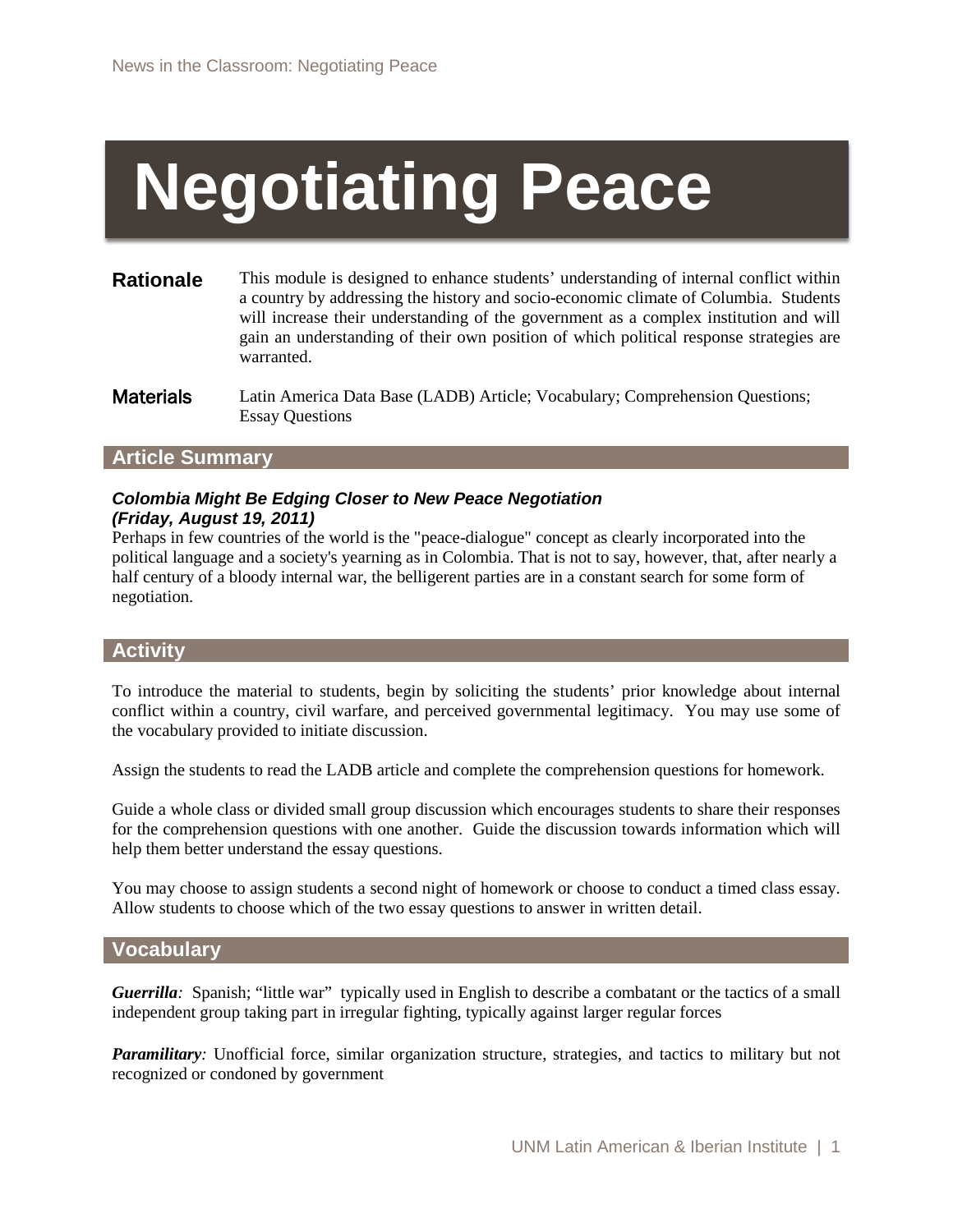*Counter insurgency*: military actions taken by recognized government against factions who intend to challenge the government's political authority / decisions

*Campesino:* Spanish; subsistence farmer or resident of the countryside

*Mesa de diálogo*: Spanish; "table for dialogue"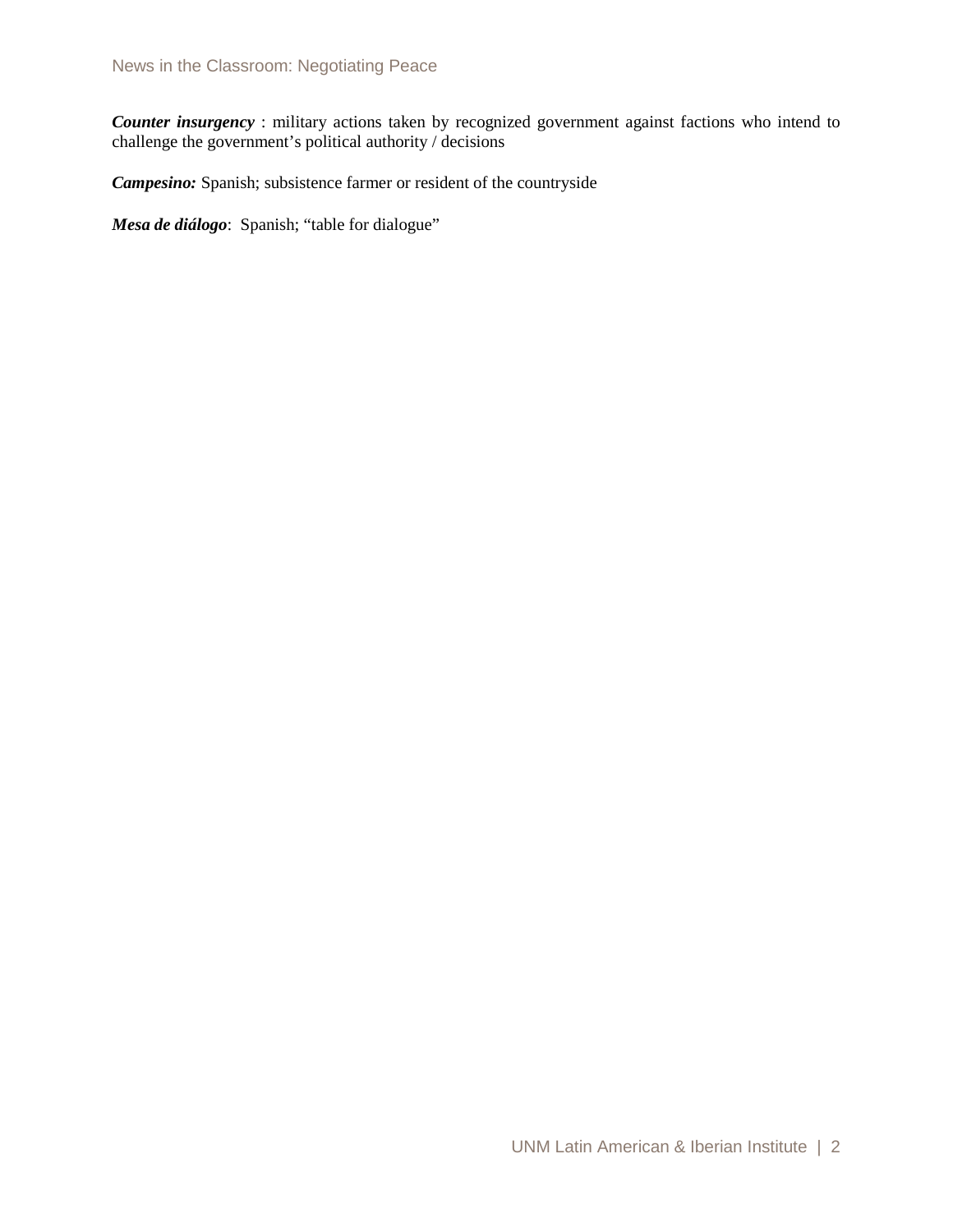# **Colombia Might Be Edging Closer to New Peace Negotiation**

ISSN: 1060-4189 LADB Article ID: 078278 Category/Department: Colombia Date: Friday, August 19, 2011 Author: Andrés Gaudín

Perhaps in few countries of the world is the "peace-dialogue" concept as clearly incorporated into the political language and a society's yearning as in Colombia. That is not to say, however, that, after nearly a half century of a bloody internal war, the belligerent parties are in a constant search for some form of negotiation. The war is waged between the national armed forces and the **guerrilla** organizations but also involves the drug mafias' private armies and the **paramilitary** groups, which have turned the pain of Colombian society into a big business.

In the last three decades, under three administrations, three dialogue panels (*mesa de diálogo*) were set up to negotiate peace. Between 2002 and 2010, however, during the two terms of former President Álvaro Uribe, the very concept of peace was erased from official discourse. For the rightist government, the phenomenon of a strong and deeply rooted **guerrilla** force was strictly a military problem and, consequently, could only be resolved militarily.

In 2010, President Juan Manuel Santos took office. Little by little, the former defense minister has distanced himself from the shadow of his predecessor. Following passage of a law providing reparations to victims of the conflict [\(NotiSur, July 8, 2011\),](http://ladb.unm.edu/publication/ViewArticle/article_id/078242) he admitted in June that Colombia's problem is not military but rather social.

In this new environment, Colombians think that, perhaps, the moment has come when, for the fourth and hopefully final time, the government and the **guerrilla**s can establish the minimal basis for a peaceful future. This will, however, be impossible if the mafia armies and the **paramilitary** groups are not first eradicated.

Before the May 2010 elections in which Santos was victorious, the **guerrilla** Fuerzas Armadas Revolucionarias de Colombia (FARC), the oldest **guerrilla** group in Latin America, raised the idea of resuming peace negotiations. Analysts were convinced that it was just a slogan that formed part of the FARC's political strategy aimed at influencing the electoral process and sending out a sign of its constant presence in the life of the country.

# *FARC makes new overture for peace talks*

In late May of this year, the FARC again signaled that it wanted a "civilized exit to the conflict," lamenting that the Colombian governments of the last half century "have been under the directives of [US] imperialism" and formalizing their peace proposal. "We have never rejected a political solution to the social and armed conflict, which the Colombian oligarchy intensified with each government cycle, because the search for peace with social justice is part of our being and the reason for our struggle, alongside our conviction that we can only build it with the participation of the people," read a statement released on May 30 to mark the 47th anniversary of the founding of the organization. The document also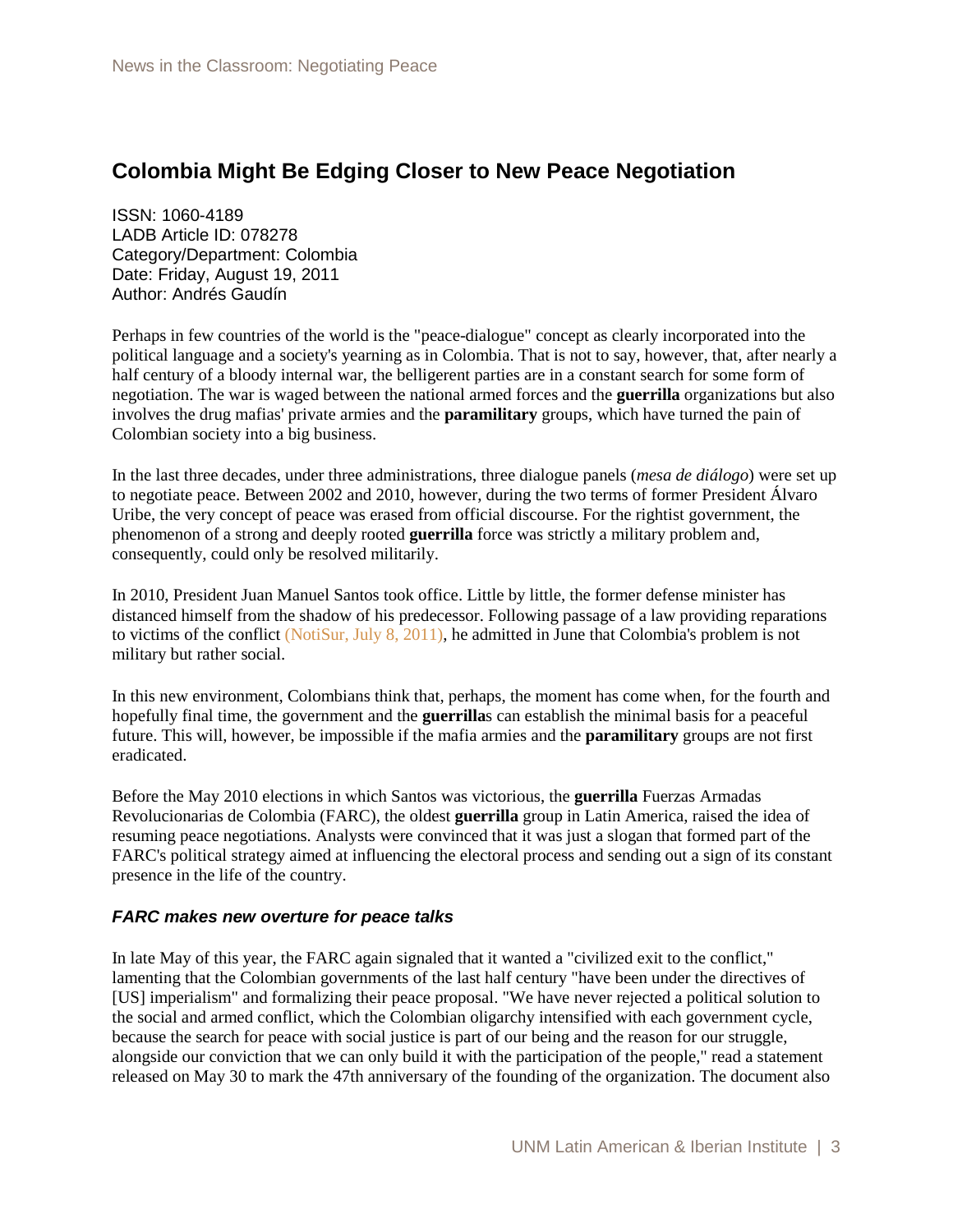gave a brief summary of the history of the failed peace dialogues with the administrations of Presidents Belisario Betancur (1982-1986), César Gaviria (1990-1994), and Andrés Pastrana (1998-2002).

As it did in February 2010, before the presidential elections, the FARC defined itself, saying, "We are not warmongers nor do we fight for personal vengeance; we have no material resources or privileges to defend. We are revolutionaries of conscience committed to an unending search for a just and sovereign society."

After pointing out that it is "profoundly humanist," the FARC explained that it was "obliged to wage war against a leadership class subservient to the empire, which has systematically used violence and personal threats as a political weapon to maintain its power from Sept. 25, 1828, when it tried to assassinate the Liberator Simón Bolívar, until today, when it practices state terrorism to maintain the status quo."

The FARC says that a prerequisite to sitting down at the negotiating table is first setting certain minimal guidelines, because until now "the difficulty that Colombia has faced in achieving reconciliation through dialogues and accords has been the government's oligarchic concept of peace, which only accepts the insurgency's absolute submission to the 'established order,' or, as an alternative, 'the peace of the grave.'"

# *Past talks provide cautionary tale for guerrillas*

The **guerrilla** document recalled how, as an outcome of the peace dialogue with Betancur, the Unión Patriótica (UP)—the legal arm of the FARC and the Ejército de Liberación Nacional (ELN)—was created in May 1985 to participate in the political life of the country. That experience ended with the extermination of more than 3,000 people by the Army and the **paramilitary** groups, among them three presidential candidates, eight senators, 13 deputies, 70 city councilors, and 11 mayors [\(NotiSur, May 5,](http://ladb.unm.edu/publication/ViewArticle/article_id/053901)  [2000\).](http://ladb.unm.edu/publication/ViewArticle/article_id/053901)

"In Colombia, many good and capable people who wanted a better country and who struggled through nonviolent means, such as Jaime Pardo Leal, Bernardo Jaramillo, Manuel Cepeda [the three presidential candidates], and others were victims of premeditated murder by the state intelligence services in alliance with the paramilitaries and the mafias, enemies of the people, in an unprecedented genocide that physically liquidated an entire emerging dynamic political movement: the Unión Patriótica," said the FARC.

The last presidential candidate assassinated was Cepeda, then a national senator, in 1994 [\(NotiSur, Aug.](http://ladb.unm.edu/publication/ViewArticle/article_id/056562)  [26, 1994\).](http://ladb.unm.edu/publication/ViewArticle/article_id/056562) His case was presented to the Inter-American Court of Human Rights (IACHR), which, in its May 2010 ruling, defined the crime as an act of state terrorism. The IACHR ruled that Colombia had to apologize for the assassination and publically vindicate the figure of Cepeda, a ruling that Uribe ignored. Finally, on Aug. 9, in a historic act celebrated in Congress, Interior Minister Germán Vargas complied with the IACHR order.

In early June, the *campesinos*, who have said, "We civilians are bearing all the pain," expressed their support for dialogue. In a convening document for the Encuentro Nacional de Comunidades Campesinas, Afrodescendientes e Indígenas por la Paz, held Aug. 12-15, they invited the "government, business groups, military leaders, political parties, and the **guerrilla**s" to participate in the event. The text emphasized the need "to look for ways to physically or however possible hear the voice of the FARC and the ELN."

They did not provide the necessary security, and the two long-standing **guerrilla** organizations could not participate in the event. The group that organized the Encuentro, the Asociación Campesina del Valle del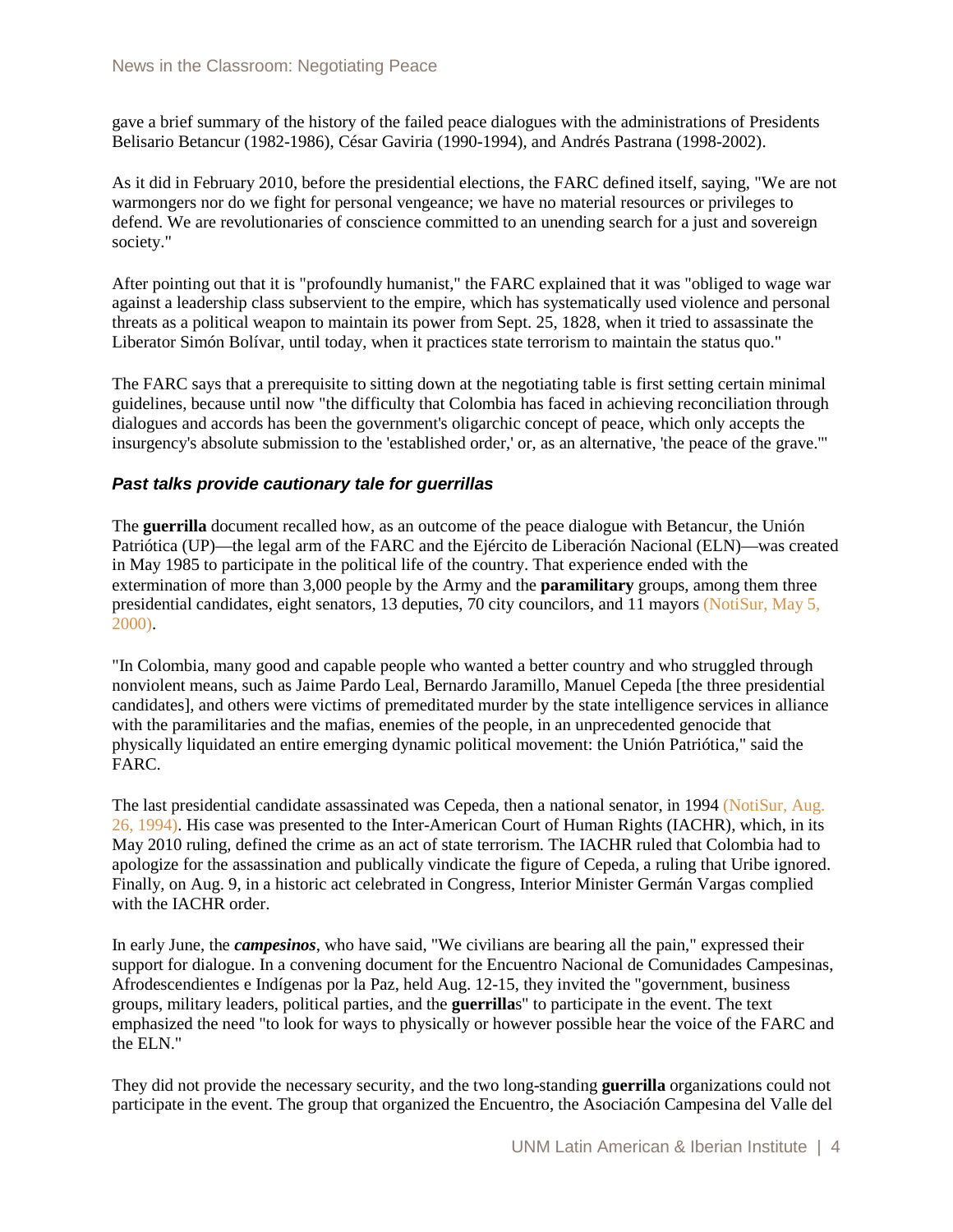Río Cimitarra—winner of the national peace prize—said, "The Colombian conflict can end through dialogue and through attacking its objective causes by carrying out political, economic, and social reforms that allow the national population's living and working conditions to improve. But also through the willingness and the express political decision by the forces in contention, the government and the **guerrilla**s." It is clear that the *campesinos* consider the armies of the mafias and the paramilitaries not a part of but rather beneficiaries of the conflict.

## *Santos holds out vague possibility of talks*

From the time he took office, Santos did nothing more than condition any possibility for dialogue on prior capitulation by the **guerrilla** organizations. However, since passage of the Ley de Víctimas and his recognition of the state's full responsibility for Cepeda's assassination, a door might have been opened. In any event, the president gave a vague hint on July 5, when he spoke to bishops at the meeting of the Conferencia Episcopal de Colombia (CEC). And he did so mixing what could be defined as "the best of President Santos" and "the worst of former minister Santos."

The president highlighted the role that the Catholic Church plays "in the search for peace" and said that "what's needed is for the **guerrilla**s to realize that arms will only continue to bring prison or the grave."

Santos then spoke for the first time about the possibility of establishing a *mesa de diálogo* to negotiate peace. "When we see that circumstances can be propitious, we will call on the Catholic Church to help us obtain our longed-for objective [peace], because, if the conditions are not there, our public forces will have to continue acting," he said.

For the FARC and the *campesinos*, there is a social conflict to resolve, and the government now says that when it sees the possibility for dialogue in favor of peace it will do so with the participation of the Catholic Church. The only problem is that the bishops want the armies of the mafias and the paramilitaries to sit at the same table, and those two sectors are not part of the conflict but rather are taking advantage of it to do business.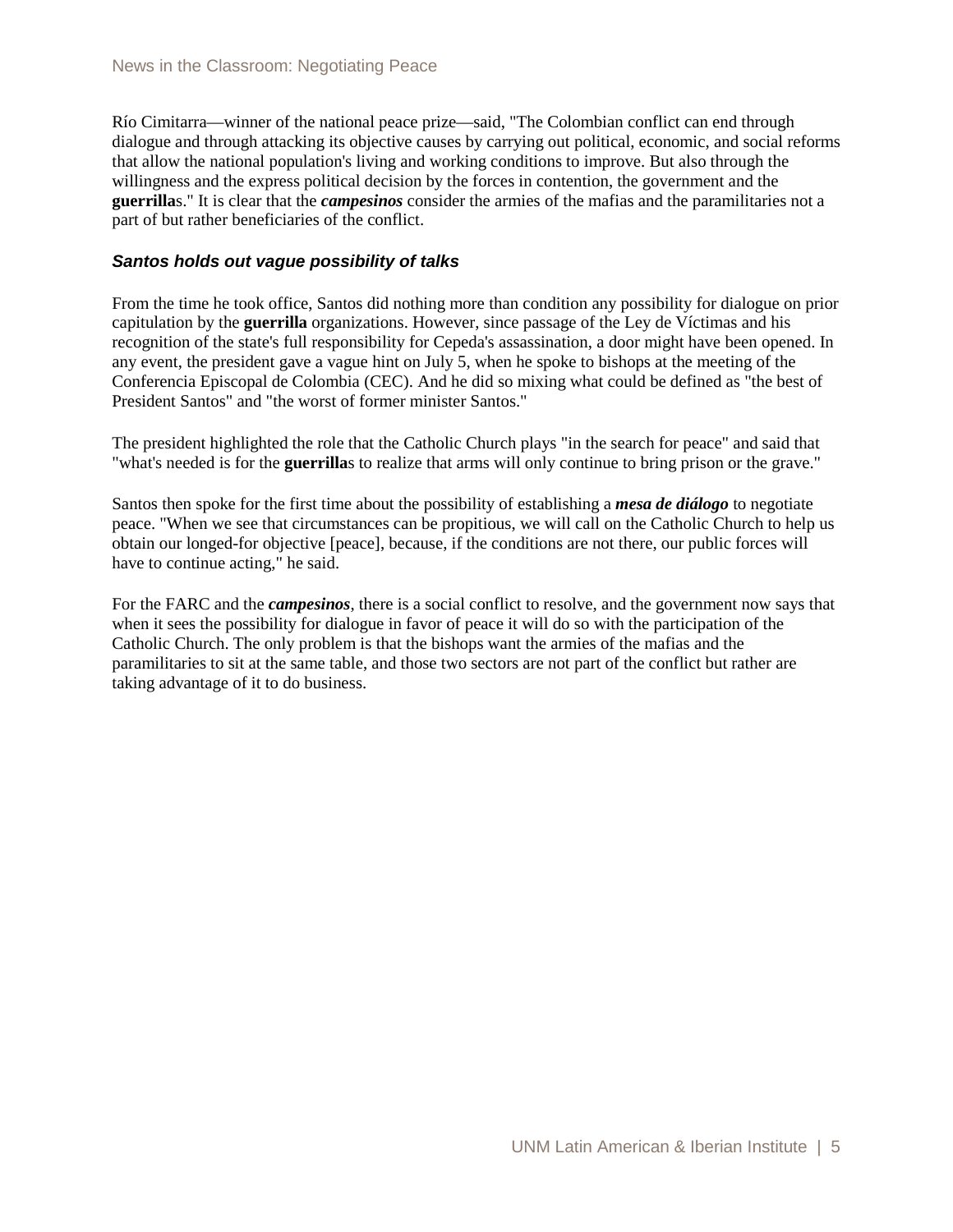# **Comprehension Questions**

Support your answers with passages from the article.

- 1. How did former President Álvaro Uribe respond to guerrilla violence?
- 2. What is different about recently elected President Juan Manuel Santos' approach to the problem?
- 3. What demands has FARC made on the government?
- 4. How does the history of FARC's peace talks with the government affect both parties willingness to meet?
- 5. What role does the president believe that the Catholic Church should play?

Potential passages that could be used to formulate response to comprehension questions:

- *1. "Between 2002 and 2010, however, during the two terms of former President Álvaro Uribe, the very concept of peace was erased from official discourse. For the rightist government, the phenomenon of a strong and deeply rooted guerrilla force was strictly a military problem and, consequently, could only be resolved militarily."*
- *2. "In 2010, President Juan Manuel Santos took office. Little by little, the former defense minister has distanced himself from the shadow of his predecessor. Following passage of a law providing reparations to victims of the conflict, he admitted in June that Colombia's problem is not military but rather social."*
- *3. "The FARC again signaled that it wanted a 'civilized exit to the conflict,' lamenting that the Colombian governments of the last half century 'have been under the directives of [US] imperialism' and formalizing their peace proposal. 'We have never rejected a political solution to the social and armed conflict, which the Colombian oligarchy intensified with each government cycle, because the search for peace with social justice is part of our being and the reason for our struggle, alongside our conviction that we can only build it with the participation of the people''*
- 4. *The Columbian government "has systematically used violence and personal threats as a political weapon to maintain its power from Sept. 25, 1828, when it tried to assassinate the Liberator Simón Bolívar, until today, when it practices state terrorism to maintain the status quo."*
- *5. …"there is a social conflict to resolve, and the government now says that when it sees the possibility for dialogue in favor of peace it will do so with the participation of the Catholic Church."*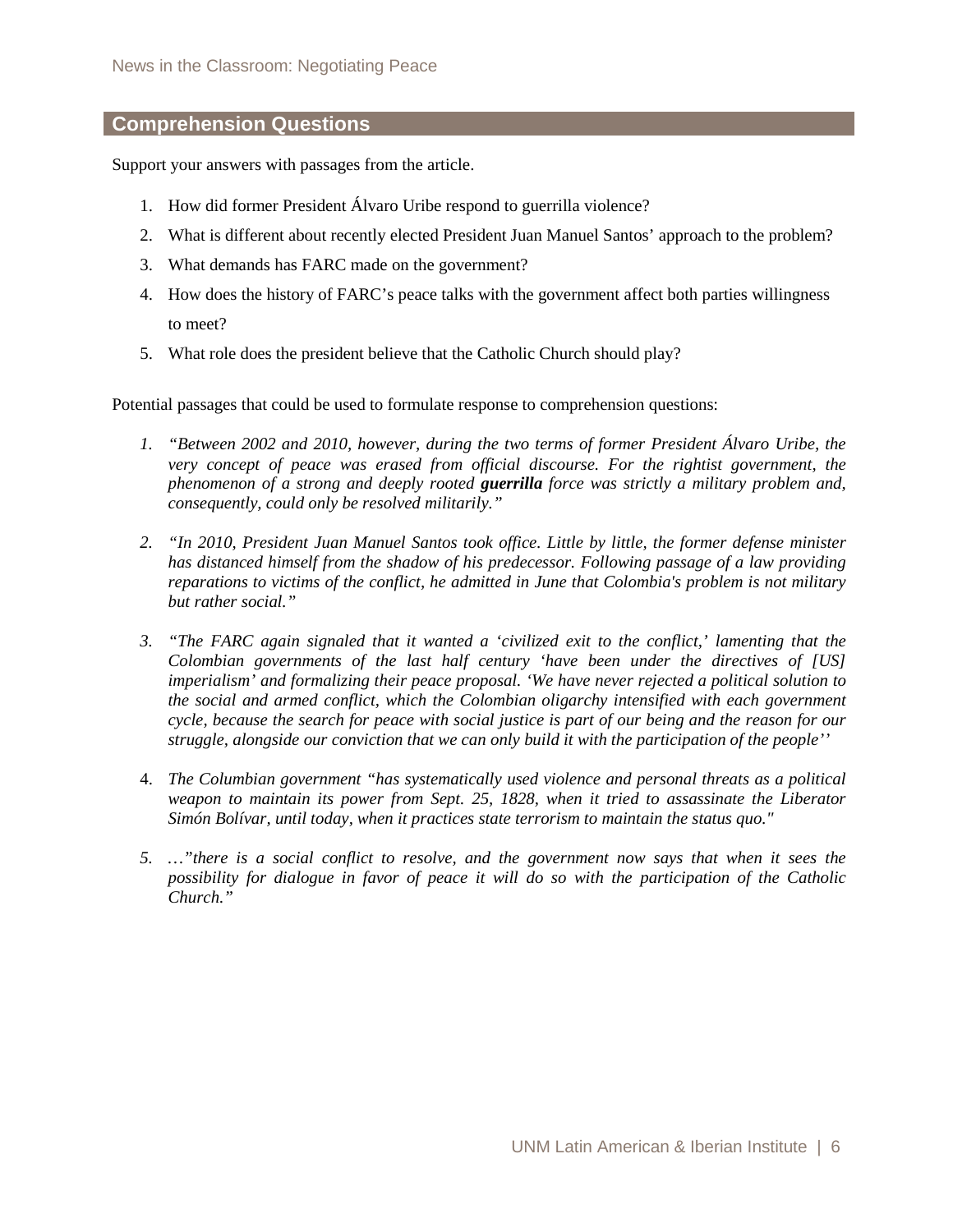# **Essay Questions**

- 1. FARC, a faction of guerrilla combatants in Columbia, claims that they "are revolutionaries of conscience committed to an unending search for a just and sovereign society". Do you think that using violent strategies makes their demands more or less likely to be heard and considered by their government? Compare FRAC's strategies to the strategies of other historical political groups, pacifist or non -pacifist, with which you are familiar.
- 2. FARC claims that the Columbian government has utilized force and coercion to remain in power since their attempted assassination of Simón Bolívar. Research the history and works of Simón Bolívar and how his ideology may have influenced the FARC.

Potential responses:

- *1. Historical political movements using pacifist strategies: Martin Luther King Jr. and civil rights and racial equality in the United States, Mahatma K. Ghandi and the caste system/religious violence in India, Nelson Mandela and apartheid in South Africa, César Chávez and farm workers' rights in the United States. Political movements utilizing violence/paramilitary tactics: Eco-terrorism, Black Panther Party, Provisional Irish Republican Army, Minutemen Project along the US/Mexico border.*
- *2. Simón Bolivar's was the 2nd president of Venezuela. His ideology and written works advocated against imperial forces and for sovereignty, self-sufficiency, and inter-relationships of South American countries. He also supported public education for all and not just the elite.*